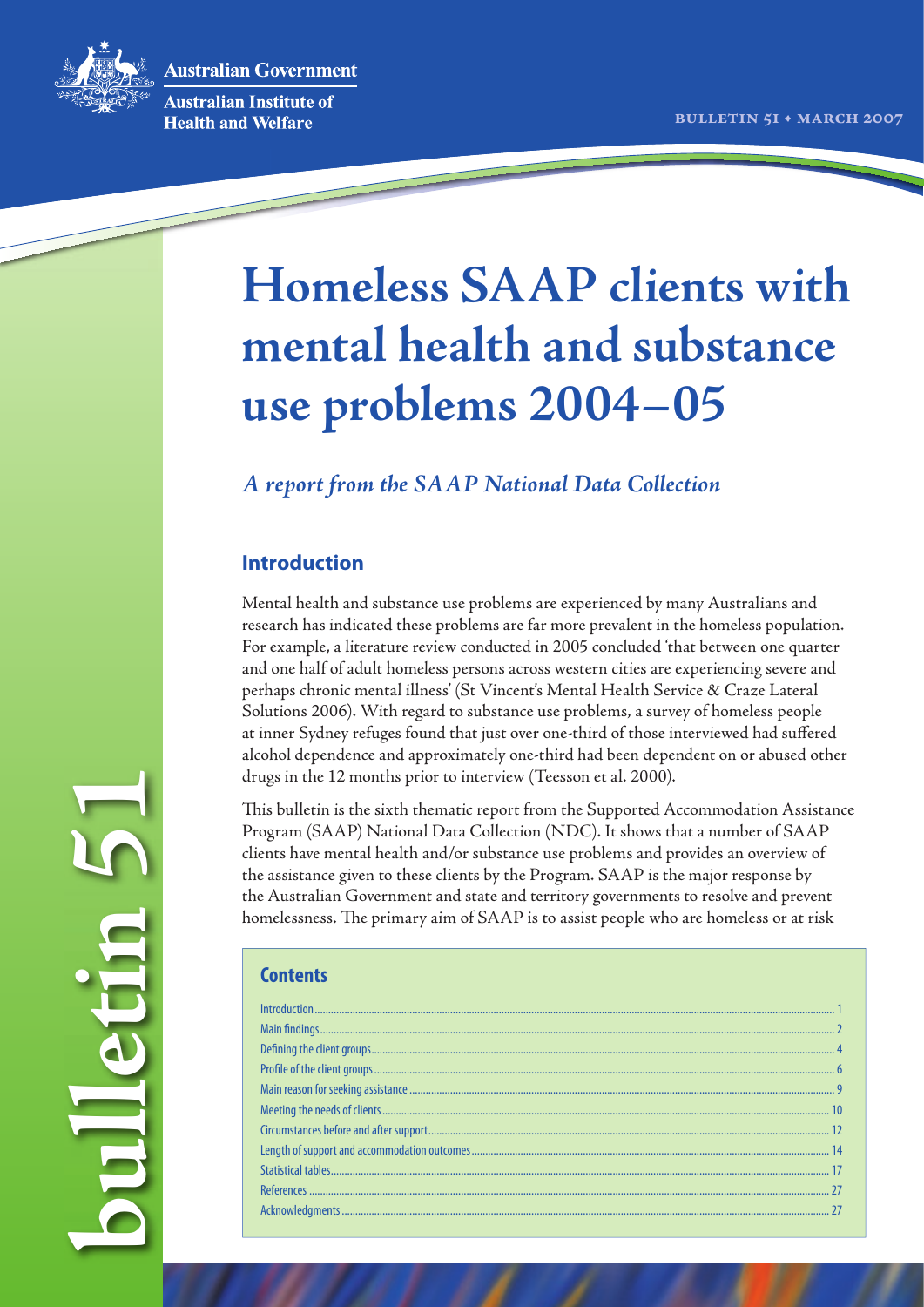of becoming homeless to achieve the maximum possible degree of self-reliance and independence. However, it must be noted that the aims of complete self-reliance and independence may not be realistic goals for some clients, including those experiencing mental health and/or substance use problems (Theobald & Johnson 2006).

For key definitions and terms used in this bulletin, please refer to the publication *Homeless people in SAAP: SAAP National Data Collection annual report 2004–05* (AIHW 2006a). State and territory supplementary tables for this bulletin are available on the AIHW web site <www.aihw.gov.au>.

## **Main findings**

#### **How many SAAP clients have a mental health or substance use problem?**

• In 2004–05, 11,800 SAAP clients (or around 12%) reported a mental health problem and 19,400 (or around 19%) reported a substance use problem. Some clients in these groups reported both a mental heath and a substance use problem (comorbidity) within the same support period (4,800 or around 5% of clients). Note that these groups are not mutually exclusive (refer to the section 'Defining the client groups').

## **What is the profile of SAAP clients with a mental health or substance use problem?**

- SAAP clients with a mental health or substance use problem were more likely to be male than clients who did not report these problems (50% and 59% of clients with a mental health or substance use problem, respectively, were male compared with 37% of clients who did not report these problems).
- Male clients with a mental health or substance use problem were, on average, slightly older than female clients with these problems. They were also slightly older than both male and female clients without these problems.
- Clients with a mental health or substance use problem were less likely to be supported by a SAAP agency as part of a family group than clients without these problems. Clients with a mental health or substance use problem were most commonly males aged 25 years and over who presented alone or with an unrelated person(s). These men accounted for over a third of the support periods in the mental health group and close to half of the support periods in the substance use group.
- SAAP agencies primarily aimed at supporting single men provided around a third of the support to clients with a mental health or substance use problem. This was closely followed by agencies that support a diverse range of clients (cross-target, multiple and general agencies).
- The majority of clients with a mental health  $(76%)$  or substance use  $(73%)$  problem were 'other Australian-born' people, that is, were born in Australia and did not identify as being Aboriginal or Torres Strait Islander.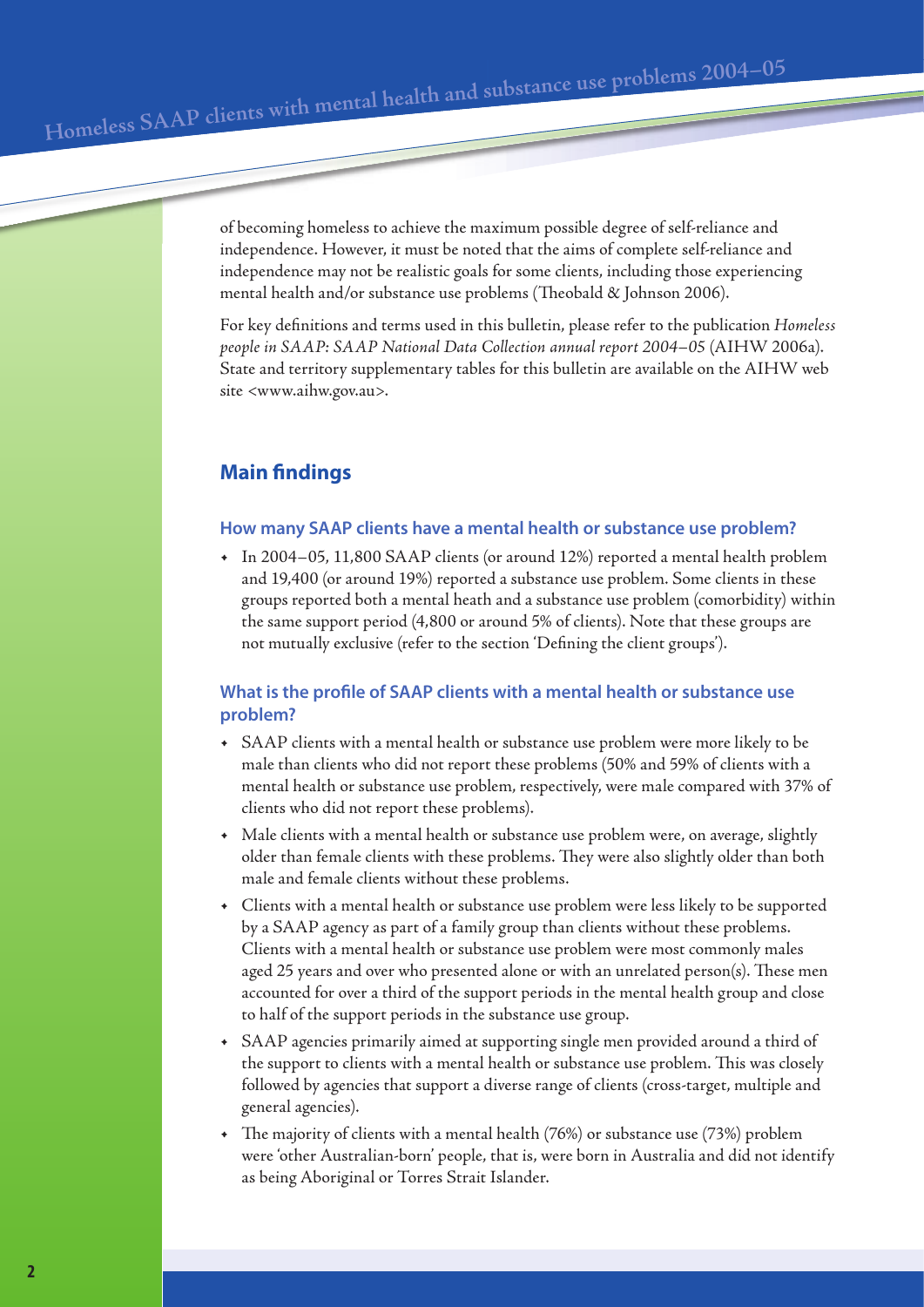## **Why do SAAP clients with a mental health or substance use problem seek assistance?**

- Clients with a substance use problem most commonly sought support because of drug, alcohol and/or substance abuse (in 30% of support periods), followed by their usual accommodation being temporarily unavailable (10%).
- Clients with a mental health problem most commonly sought support because of psychiatric illness (in 19% of support periods), followed by domestic violence (14%).

## **Is SAAP able to meet the needs of clients with a mental health or substance use problem?**

- SAAP agencies were able to directly provide the majority of services requested by clients with a mental health or substance use problem. However, these clients were slightly more likely than clients without these problems to have their request for a service remain unmet at the end of their support period. Clients with a mental health or substance use problem were also more likely to have requested services referred on when they could not be provided directly.
- Clients with a mental health or substance use problem were more likely to request a specialist service and less likely to have that requested service provided than clients without these problems.
- Data on the individual support services provided to clients with a mental health or substance use problem indicate that the agencies supporting these clients are more equipped to directly assist clients with substance use problems than those with mental health problems.
- Clients with a mental health or substance use problem were slightly more likely to have housing and/or accommodation services provided directly by a SAAP agency than clients without these problems.

## **What are the circumstances of clients with a mental health or substance use problem on entry to and exit from SAAP?**

- Clients with a mental health or substance use problem were most often not in the labour force, and hence not actively seeking employment, either before or after support.
- Clients with a mental health or substance use problem were less likely to be employed but more likely to have a source of income than clients without these problems.
- The disability support pension was the most commonly reported main source of income for clients with a mental health or substance use problem, followed by Newstart allowance.
- Clients with a mental health or substance use problem were most commonly living in SAAP or other emergency accommodation both before entering and upon leaving a SAAP agency. This suggests that these clients are moving within the SAAP system in order to secure accommodation.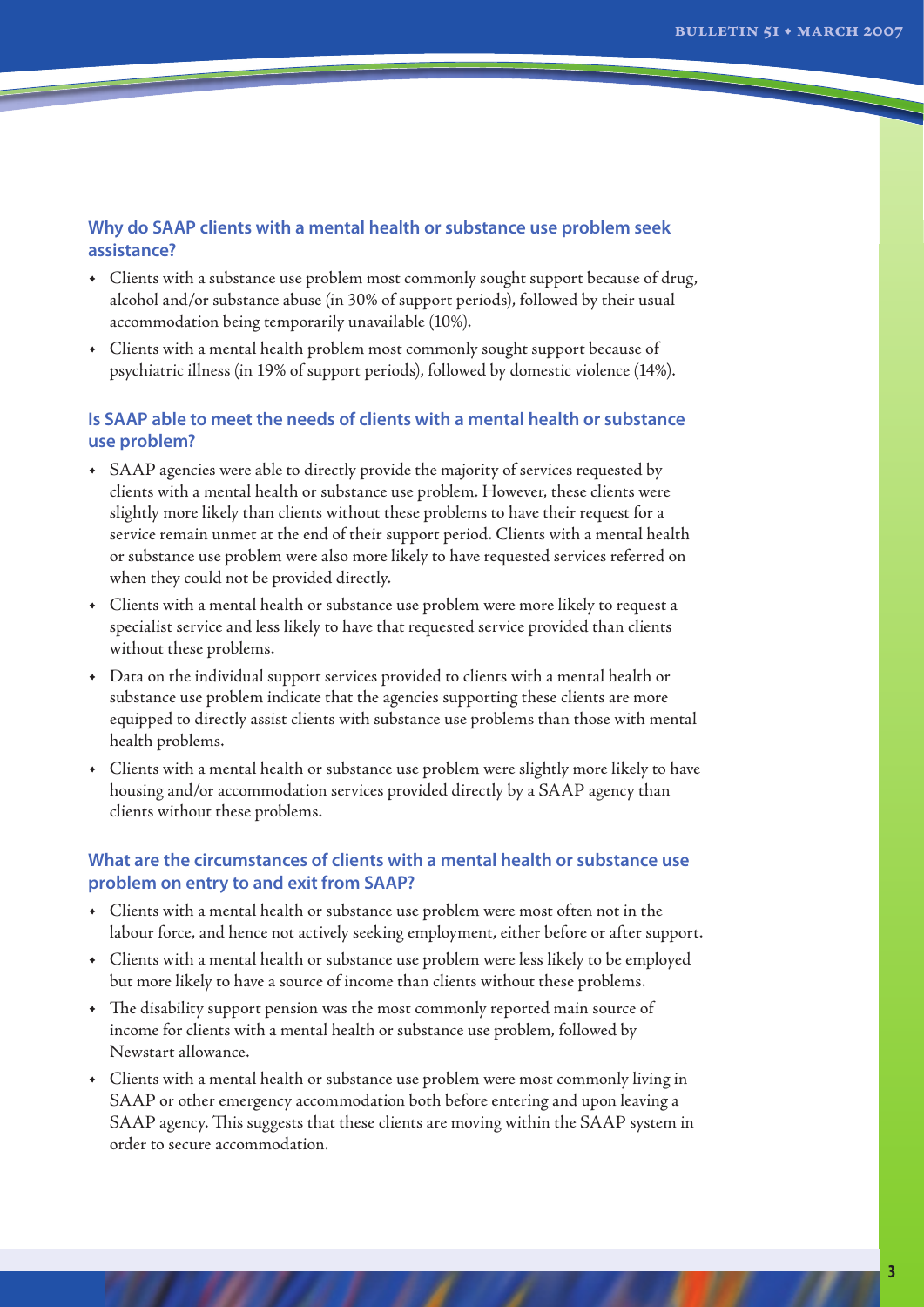• Clients with a substance use or mental health problem were more likely than clients without these problems to be living in a car, tent, park, street or squat both before and after support.

## **Does length of support influence the accommodation outcomes of clients with a mental health or substance use problem?**

- Clients with mental health or substance use problems were supported for longer periods than clients without these problems.
- In general, more independent accommodation outcomes, such as private rental or public or community housing, were achieved for clients who had longer periods of support.

## **De ning the client groups**

Quantifying the extent to which people with a mental health or substance use problem appear in the SAAP population can be difficult. As can be seen from the criteria used to form the groups below, there is no single data item that allows easy identification of clients who have these problems. In addition, it is likely that the prevalence of mental health and substance use problems is underreported in the National Data Collection. For example, mental health as a reason for seeking assistance is likely to be understated for a number of reasons, including the well-documented stigma attached to mental illness and the fact that gaining assistance for this problem may not be the most pressing issue at the time.

In this bulletin the SAAP client population is divided into three main client groups:

#### **1. Mental health**

This group includes clients who met at least one of the following criteria:

- were referred from a psychiatric unit
- reported psychiatric illness as a reason for seeking assistance
- needed, were provided with or were referred on for support in the form of psychological services or psychiatric services.

#### **2. Substance use**

This group includes clients who met at least one of the following criteria:

- reported drug, alcohol and/or substance abuse as a reason for seeking assistance
- were in a detoxification unit or rehabilitation centre before or after receiving SAAP support
- needed, were provided with or were referred on for support in the form of drug and/ or alcohol support or intervention.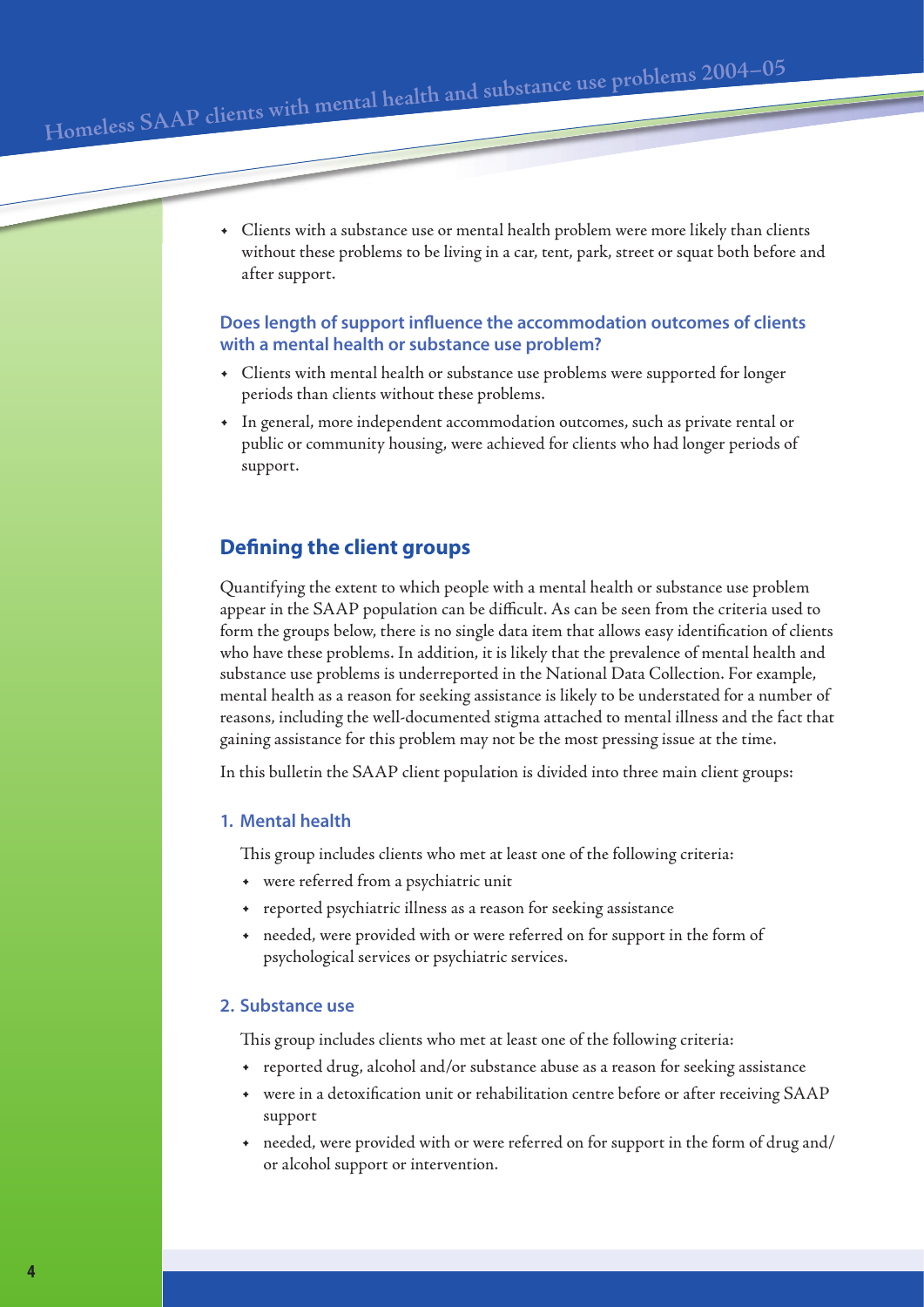#### **3. Neither**

This group includes clients who met none of the criteria used to form the mental health and substance use groups.

In addition, information is presented on clients who reported at least one of the substance use characteristics and at least one of the mental health characteristics listed above in the same support period. This is termed comorbidity. To reduce complexity, however, only Table 1 (see 'Statistical tables') contains information on comorbidity. Clients who were placed into the comorbidity group were also included in both the mental health and substance use groups.

It must be kept in mind that the client groups used in this bulletin are not mutually exclusive (Figure 1). A client can have more than one period of support and their circumstances might vary between support periods. For example, if a client reported 'substance use' in one support period, 'mental health' in a second and 'neither' in a third, then they would be counted in each of the 'substance use', 'mental health', and 'neither' groups. In addition, a client can report mental health, substance use and comorbidity criteria within the same period of support. For example, in the one support period, a client could have had characteristics which would have placed their support period in both the mental health and substance use groups for Tables 2 through to 10 of this bulletin, and have placed them in all three of the mental health, substance use and comorbidity groups in Table 1.



*Sources:* Tables 1 and 2, AIHW unpublished data.

*Note:* Client groups are not mutually exclusive. A client can have more than one support period in a year and their circumstances might vary between support periods. In addition, a client can report mental health, substance use and comorbidity criteria within the same period of support. Therefore, the sum of the groups will not add to the total number of clients or support periods in SAAP.

**Figure 1: Relationship between the SAAP mental health, substance use, comorbidity and neither client groups and number of clients and support periods, Australia, 2004–05**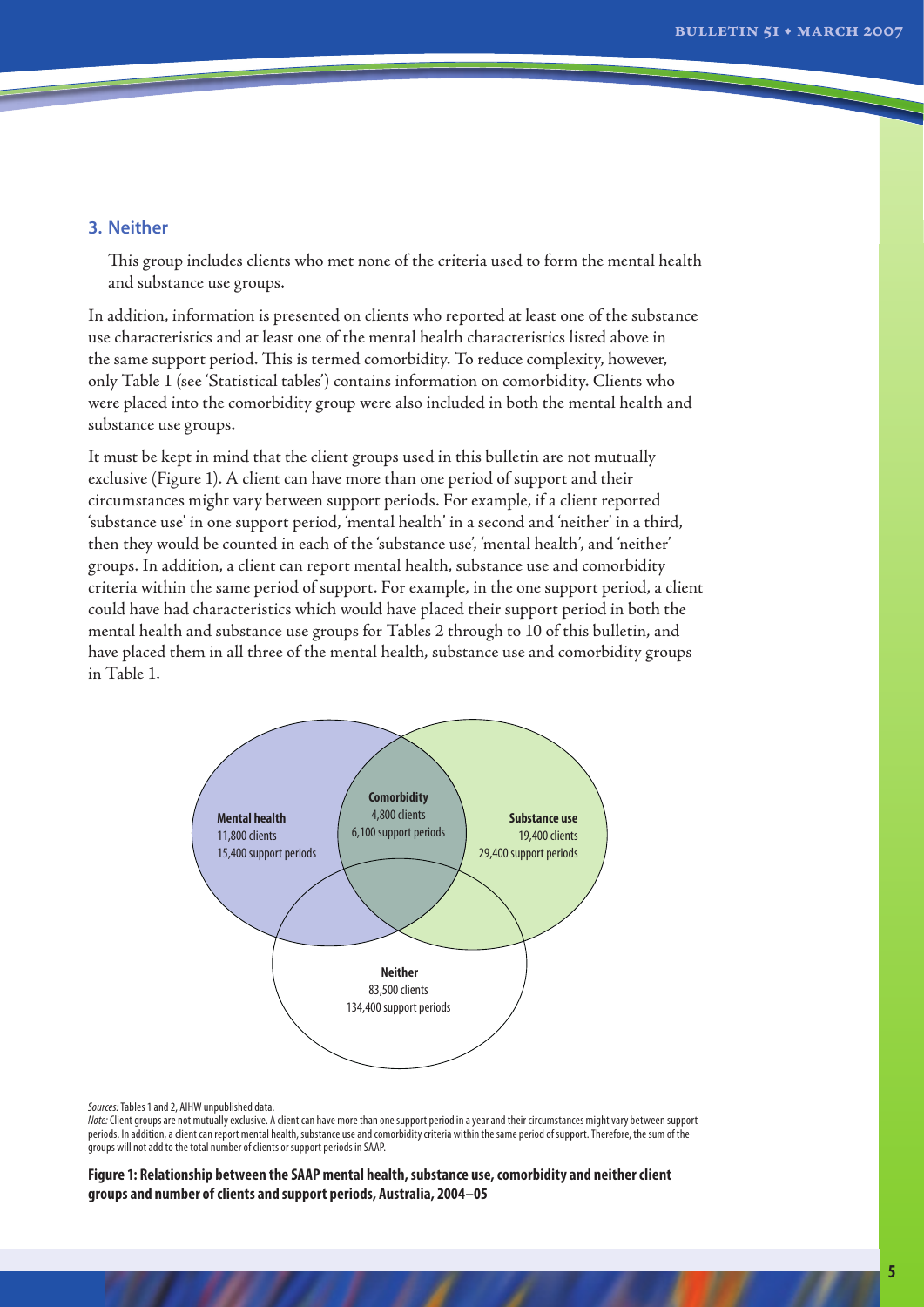## **Profile of the client groups**

In 2004–05, 11,800 SAAP clients reported a mental health problem and 19,400 reported a substance use problem (Table 1). Some clients in these groups reported both a mental heath and substance use problem (comorbidity) within the same support period (4,800). Note that these groups are not mutually exclusive (see section 'Defining the client groups').

#### **Gender**

The mental health group was equally split according to gender, with 50% (or 5,900) of the 11,800 clients in this group of each gender, while the substance use group contained a majority of male clients (59% or 11,500 were male and 41% or 7,900 were female). The comorbidity group was also mostly male (63% or 3,000 were male and 37% or 1,800 were female).

This is in contrast to the profile of clients who did not report either a substance use problem or a mental health problem (the neither group) and to the SAAP population overall, the majority of whom were female (63% and 60% respectively). The reason for the predominance of females in the neither group and in SAAP overall is primarily because of the number of females presenting for reasons associated with domestic violence. In 2004–05, 32,500 female clients were in SAAP because of, or sought assistance with, domestic violence issues (AIHW unpublished data). Some of the clients in this domestic violence group do, however, appear in the mental health and substance use groups (see Table 5).

### **Age and gender**

The greatest proportion of both male and female SAAP clients in all groups were aged between 25 and 44 years (Figure 2). This was, however, particularly the case for male clients in the mental health, substance use and comorbidity groups where 56%, 54% and 60%, respectively, were aged between 25 and 44 years. This compares with 45% of males in the neither group; 47% of males in the SAAP population overall; 52% of females in the mental health, substance use and comorbidity groups; 49% of females in the neither group; and 50% of females in SAAP overall.



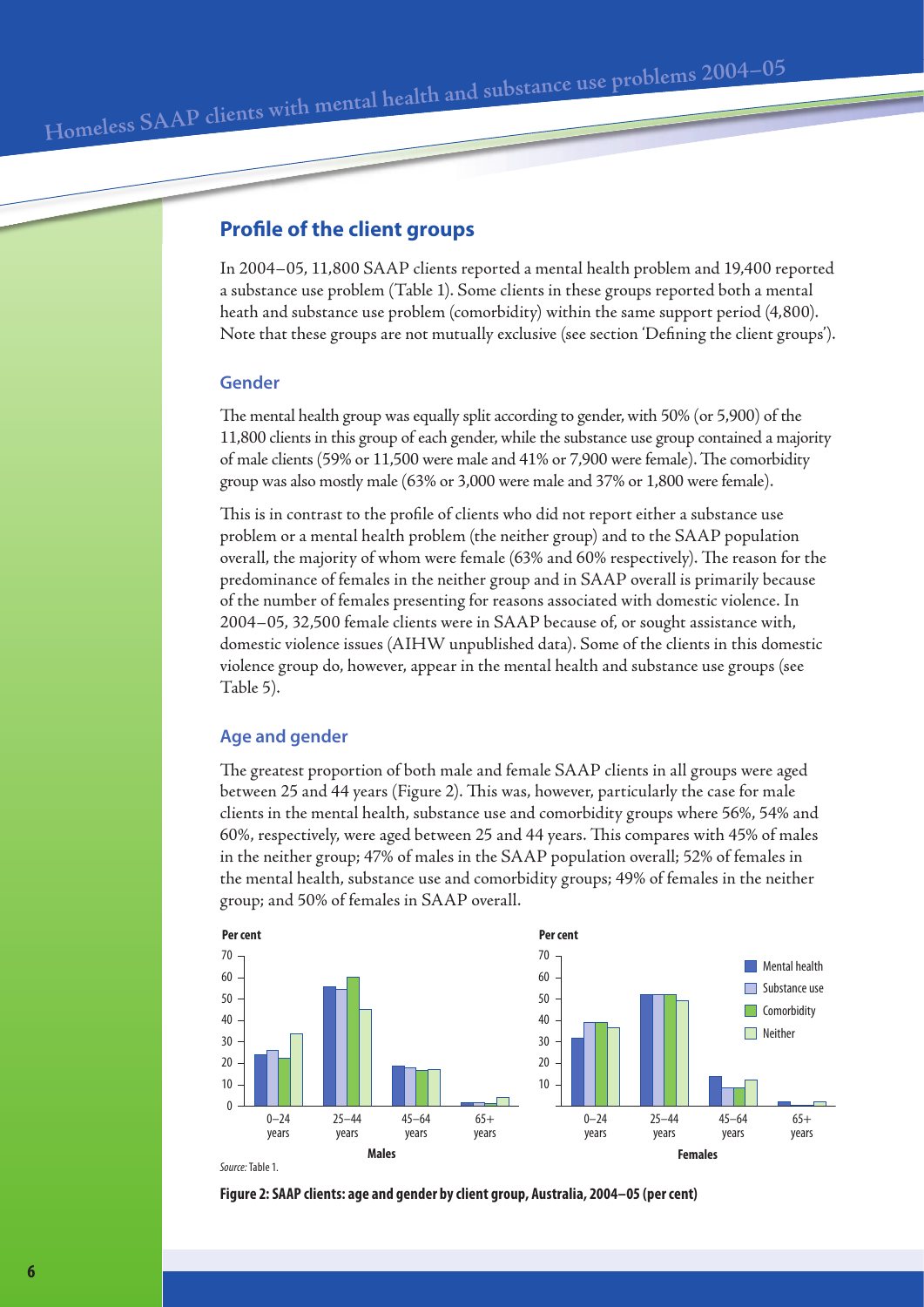The average (mean) age of clients in the substance use, comorbidity and neither groups was 32 years (Table 1). Clients in the mental health group were slightly older with an average age of just under 34 years. In each of the groups and in SAAP overall, male clients were on average older than female clients by between 2 years and 4 years, depending on the group.

#### **Cultural and linguistic diversity**

As was the case for SAAP overall, the majority of clients in the mental health, substance use and comorbidity groups were 'other Australian-born people', that is, they were born in Australia and did not identify as being Aboriginal or Torres Strait Islander. However, 'other Australian-born people' made up a higher proportion in these three groups (76%, 73% and 80% respectively) than they did for the neither group (69%) or the total SAAP population (69%).

Eighteen per cent of clients in the substance use group identified as being Aboriginal and/or Torres Strait Islander. This compares with 9% in the mental health group, 10% in the comorbidity group, 17% in the neither group and 16% in SAAP overall.

People born overseas in a predominantly non-English-speaking country (English proficiency groups  $2-4$ ) were underrepresented in the substance use and comorbidity groups (4% and 6%, respectively, compared with 11% in the mental health and neither groups and 10% in the total SAAP population).

#### **Type of SAAP agency attended**

Figure 3 shows the types of agencies that supported clients with mental health and substance use problems compared with the types of agencies that supported clients who did not report these problems. In around one-third of their support periods, clients in the mental health and substance use groups attended agencies primarily aimed at supporting single men  $(30\%$  and  $34\%$  respectively). This was considerably higher than that reported for clients in the neither group, for whom agencies primarily targeting single men provided 11% of the support periods.



*Source:* Table 2.

**Figure 3: SAAP support periods: primary target group of agency by client group, Australia, 2004–05 (per cent)**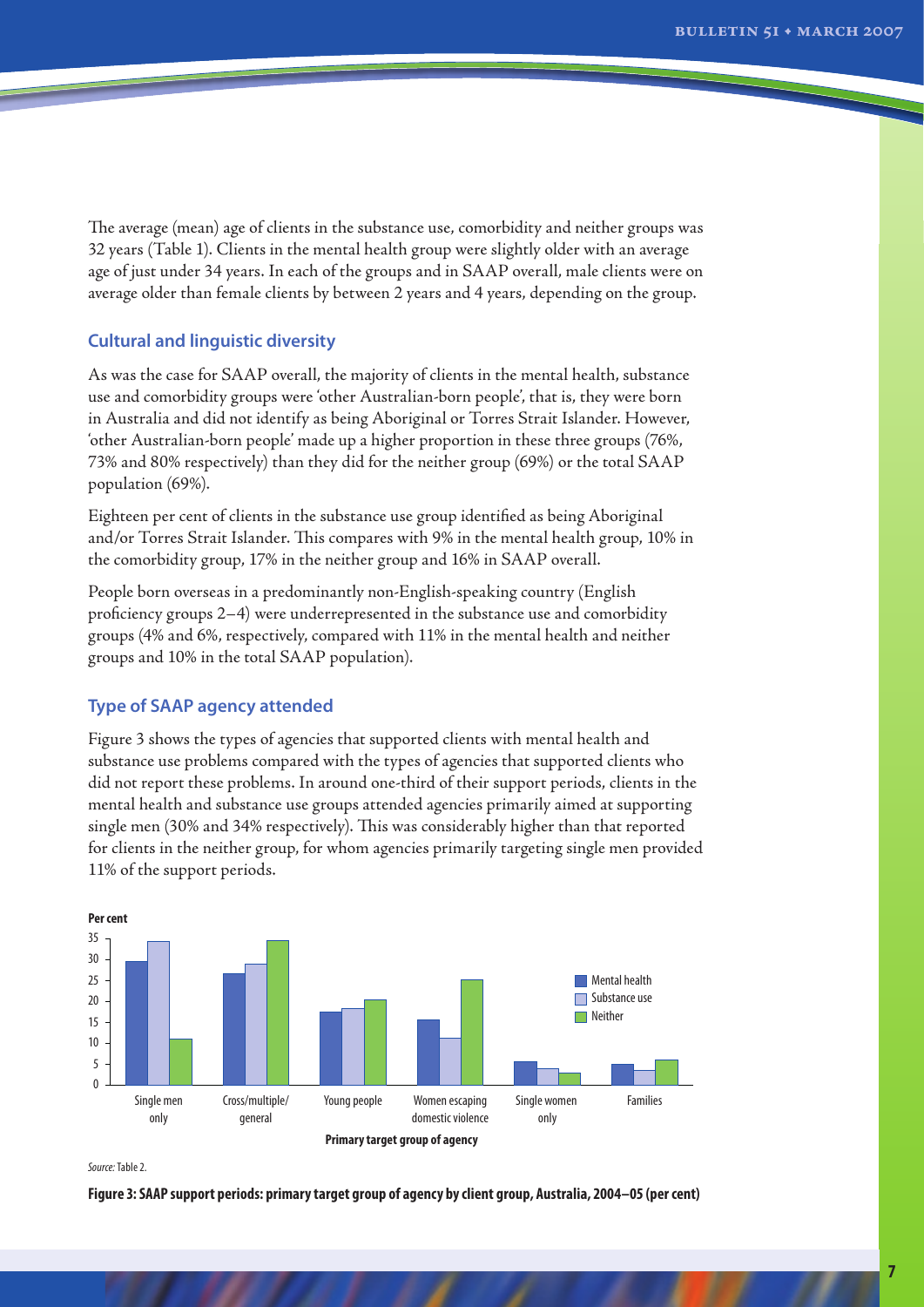Agencies not specifically targeting any one client group (cross-target, multiple and general agencies) provided the next highest proportion of support periods to clients with mental health or substance use problems (27% and 29% of their support periods respectively). These proportions, however, were smaller than for the neither group, for whom crosstarget, multiple and general agencies provided 35% of support periods.

Agencies primarily targeting single women provided a higher percentage of the support periods for the mental health (6%) and substance use (4%) groups than they did for the neither group (3%) or the total SAAP population (3%).

Agencies primarily targeting women escaping domestic violence provided a smaller proportion of the support periods for clients in the mental health and substance use groups (16% and 11% respectively) compared with the neither group (25%).

#### **Family type**

Reflecting the type of agency attended, clients with a substance use or mental health problem were most commonly males aged 25 years and over who presented alone (or with an unrelated person(s), for example a group of friends). This group made up  $48\%$  of the support periods in the substance use group and 39% in the mental health group (Figure 4). This was higher than for the neither group (21%).

The mental health group had a higher proportion than the other groups of females aged  $25$  years and over who presented alone or with an unrelated person(s). This group accounted for 19% of the support periods in the mental health group, 16% in the neither group and 13% in the substance use group.

Family groups (clients with children and couples either with or without children) made up smaller proportions of both the mental health and substance use groups than they did of the neither group.



*Source:* Table 3.

**Figure 4: SAAP support periods: family type by client group, Australia, 2004–05 (per cent)**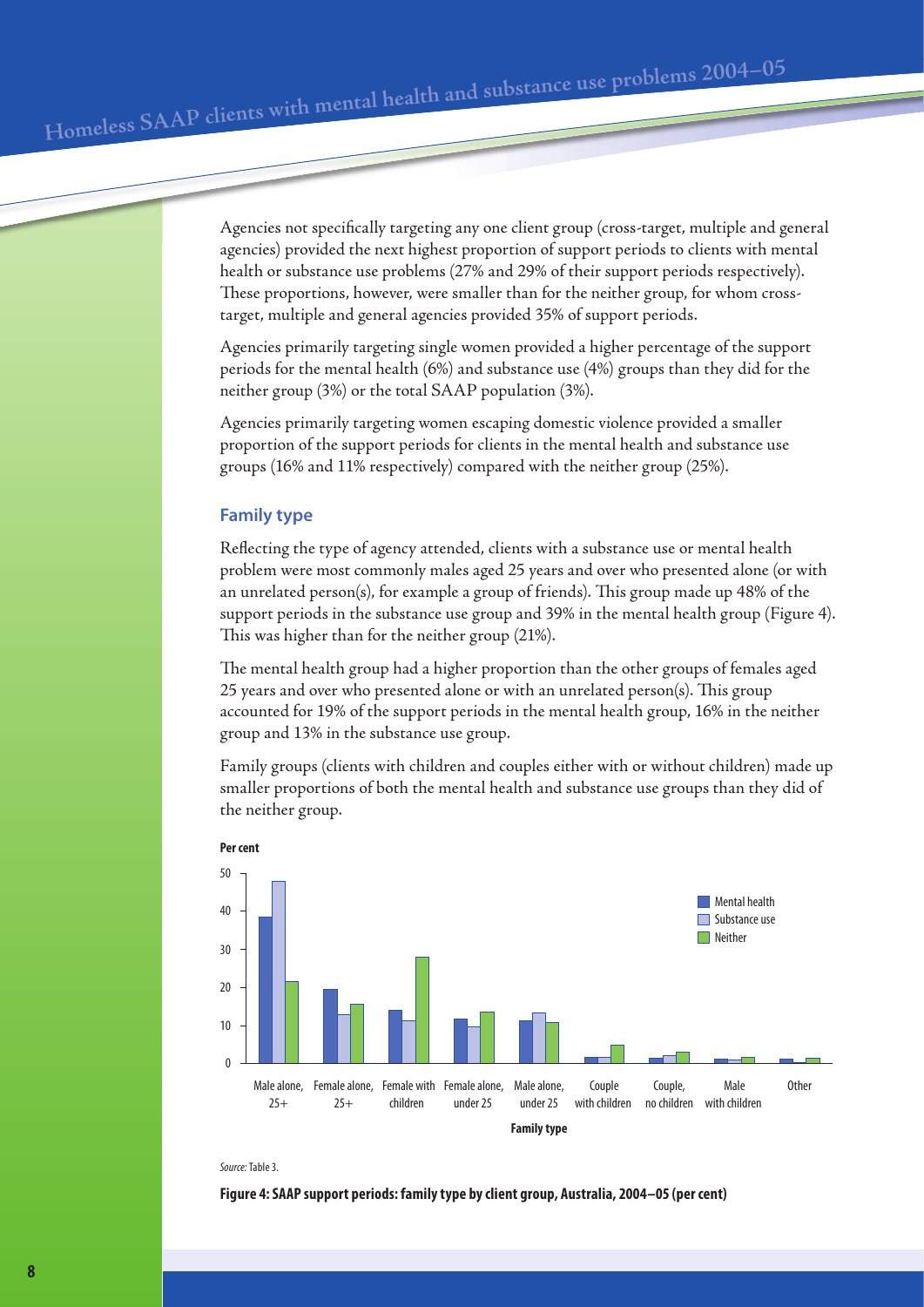#### **Children accompanying clients with a mental health or substance use problem**

In only a small proportion of their support periods did children accompany a client who was in either the mental health (5%) or substance use (8%) groups (derived from Table 4). In the majority of cases, these children accompanied a female parent or guardian (in 86% and 85% of their accompanying child support periods respectively) (Table 4). A detailed analysis of the data on children accessing SAAP services, including information on children accompanying clients with a mental health or substance use problem and unaccompanied children with a mental health or substance use problem, can be found in *Homeless children in SAAP 2004–05* (AIHW 2006b).

## **Main reason for seeking assistance**

The main reason for clients seeking assistance varied between the clients in the mental health, substance use and neither groups. The two health subcategories of drug, alcohol and/or substance abuse and psychiatric illness were two of the criteria used to define the groups. It is, therefore, not surprising that drug, alcohol and/or substance abuse was the most common main reason for seeking assistance for the substance use group (in 30% of support periods compared with 9% for the mental health group and 6% in SAAP overall) and that psychiatric illness was the most common main reason reported for seeking assistance for the mental health group (19% compared with 3% in the substance use group and 2% in SAAP overall) (Table 5).

There were variations between the groups for some of the other main reasons for seeking assistance. For example, when examined according to the broad types of main reasons for seeking assistance (see Table 5 for broad types), seeking assistance primarily because of difficulties in interpersonal relationships made up a smaller proportion of support periods for the mental health (32%) and substance use (23%) groups compared with the neither group (46%). Looking at the distinct main reasons that comprise the 'interpersonal relationship' broad group, time out from family or other situation was lower for both the mental health and substance use groups (4% for both) compared with the neither group (7%). Domestic violence was the main reason for seeking assistance in a smaller percentage of support periods for both the mental health (14%) and substance use (9%) groups than in the neither group (24%). Although the 14% of support periods for which domestic violence was recorded as the main reason for seeking assistance was lower than for the neither group, it was still, after psychiatric illness, the second most frequent main reason for seeking assistance given by clients in the mental health group.

Seeking support mainly because of accommodation issues was slightly less common for the mental health and substance use groups than for the neither group (in 21% of support periods for both the mental health and substance use groups compared with 24% for the neither group). Looking at the distinct main reasons that comprise the 'accommodation' broad group, usual accommodation being temporarily unavailable was lower for both the mental health and substance use groups (9% and 10% respectively) compared with the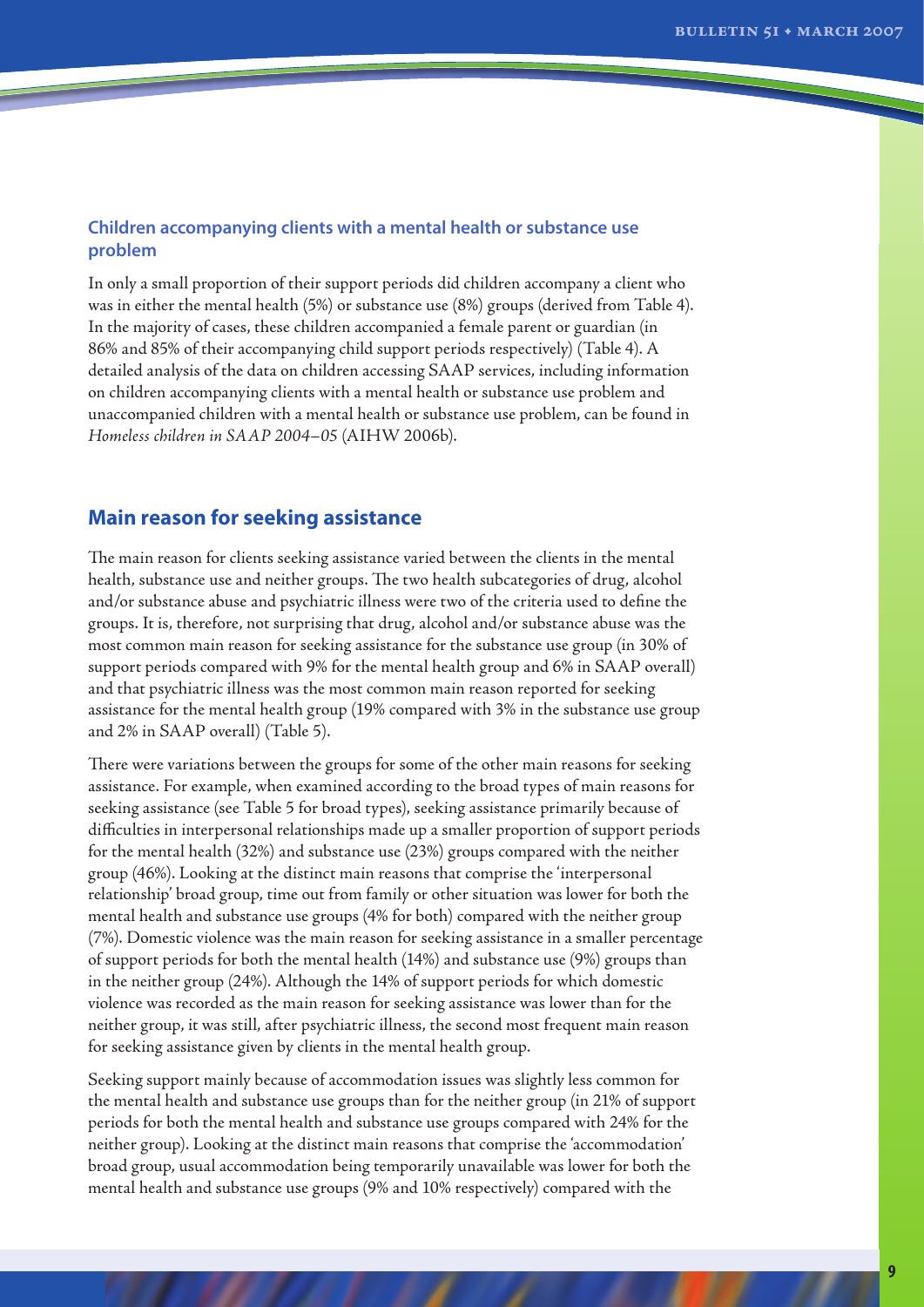neither group (12%). It was, however, the second most common main reason that clients in the substance use group sought support.

Clients in the mental health and substance use groups cited 'financial difficulty' as the main reason for seeking assistance in a smaller proportion of support periods than did clients in the neither group (in 5% for both the mental health and substance use groups compared with 14% for the neither group).

## **Meeting the needs of clients**

In the majority of cases, SAAP agencies were able to directly provide the services requested by clients with a mental health or substance use problem by the end of their period of support (in 86% and 89% of services requested respectively) (Table 6). However, these clients were slightly more likely than clients without these problems to have a service they requested remain unmet (neither provided nor referred on). Five per cent of services requested by the mental health group, 4% of services requested by the substance use group and 3% of services requested by the neither group remained unmet. Clients with a mental health or substance use problem were also more likely than those without these problems to have a referral arranged when a service could not be provided directly. This was the case in 10% of requests for the mental health group and in 7% for the substance use group, compared with 6% for the neither group. This meant that, overall, 14% of requested services for the mental health group and 11% for the substance use group were not provided directly, compared with 9% for the neither group.

These differences in the total provision of requested services could, at least in part, be due to the nature of the requests being made by members of the groups. Clients with mental health or substance use problems were more likely to request specialist services than clients without these problems. In the mental health and substance use groups, for example, 18% and 15%, respectively, of services requested were specialist services, compared with 4% for those in the neither group (derived from Table 6). The category 'specialist services' includes, among other things, psychological and psychiatric services and drug and/or alcohol support or intervention services.

Overall, the broad type of service that was most often not provided directly (that is, was unmet or was referred only) was specialist services (Table 6). For the mental health group 41% of requests for specialist services were not provided (11% unmet, 30% referred only), as were 30% of such requests for the substance use group (9% unmet, 21% referred only), compared with 21% for the neither group (4% unmet, 17% referred only). Clients with a mental health or substance use problem are, therefore, more likely to request a specialist service and less likely to have that requested service provided directly than clients without these problems.

Data on the individual support services provided to clients with a mental health or substance use problem indicate that the agencies supporting these clients are more equipped to deal with substance use problems than with mental health problems